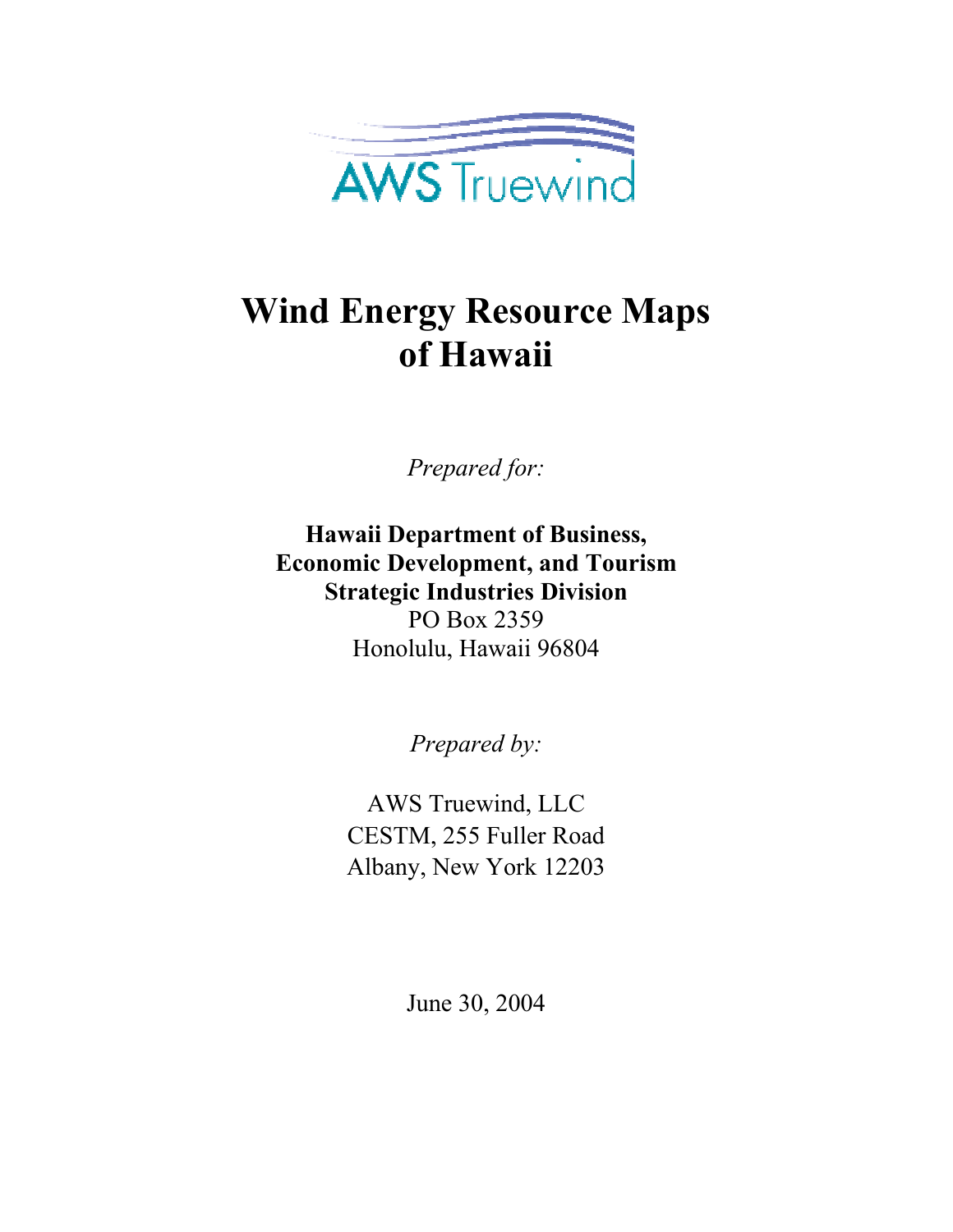# **TABLE OF CONTENTS**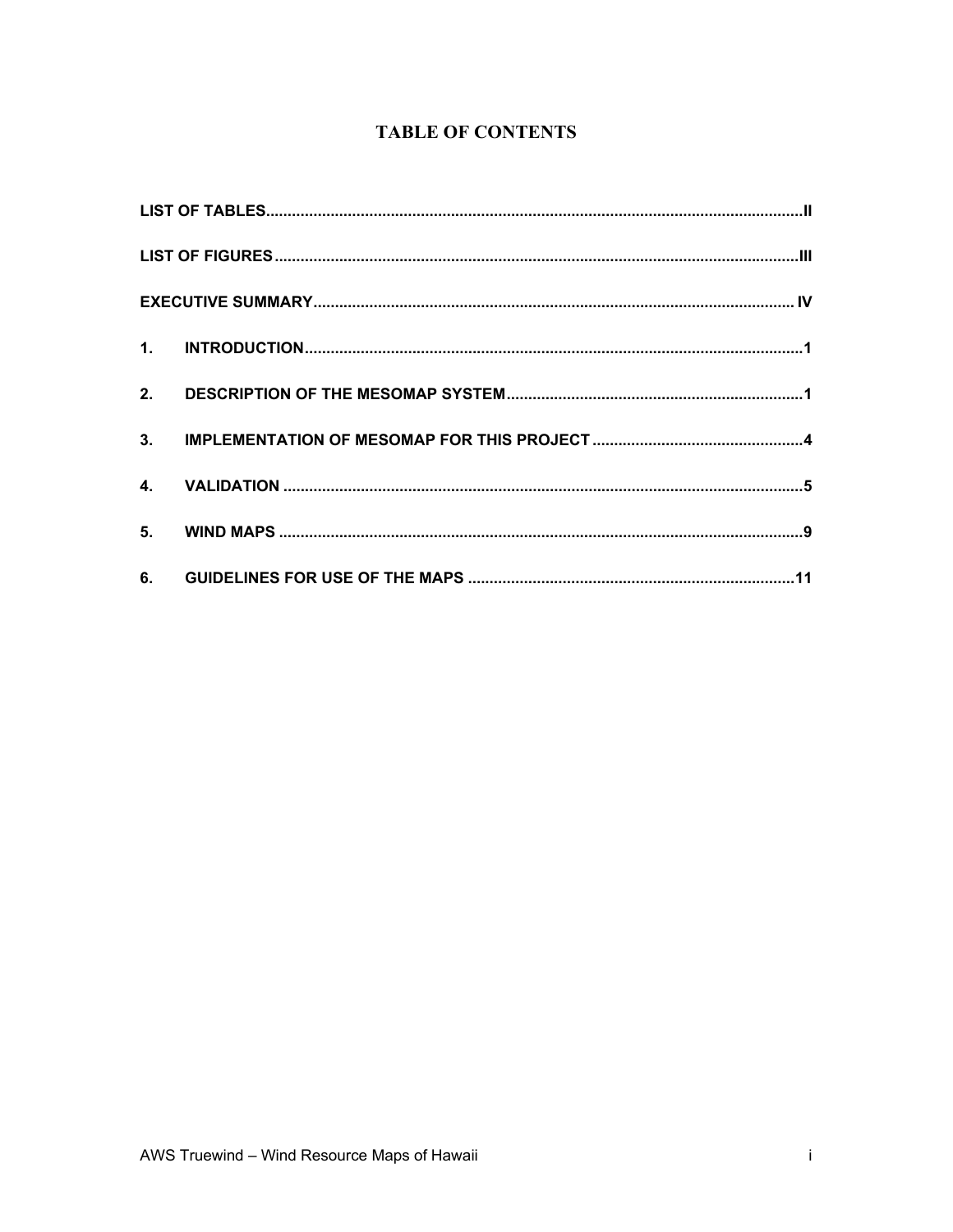# **LIST OF TABLES**

| Table 1. Range of Surface Roughness Values for Leading Land Cover Types 4 |  |
|---------------------------------------------------------------------------|--|
|                                                                           |  |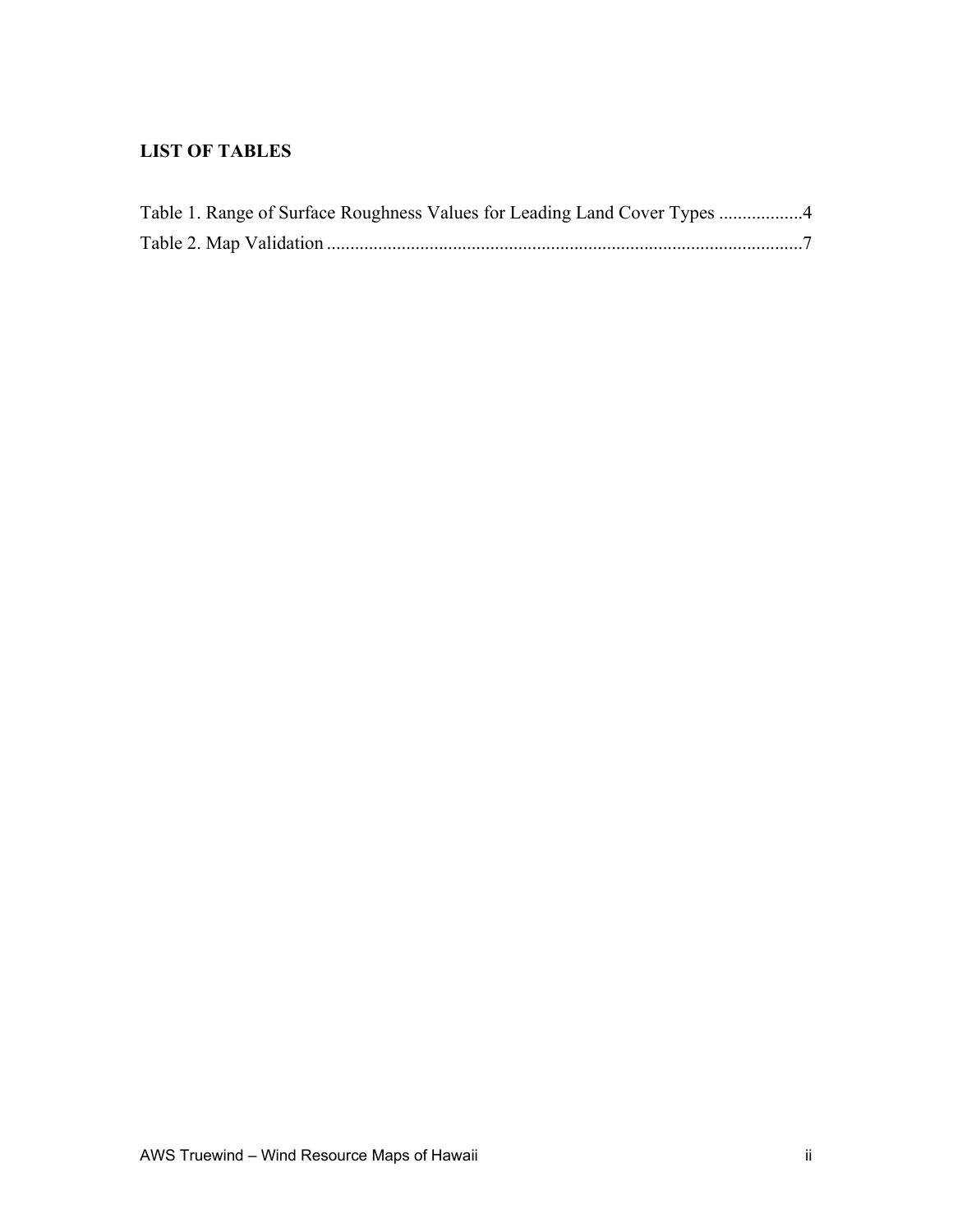# **LIST OF FIGURES**

| Figure 1. Scatter plots of predicted and measured/extrapolated mean wind speed and |  |
|------------------------------------------------------------------------------------|--|
|                                                                                    |  |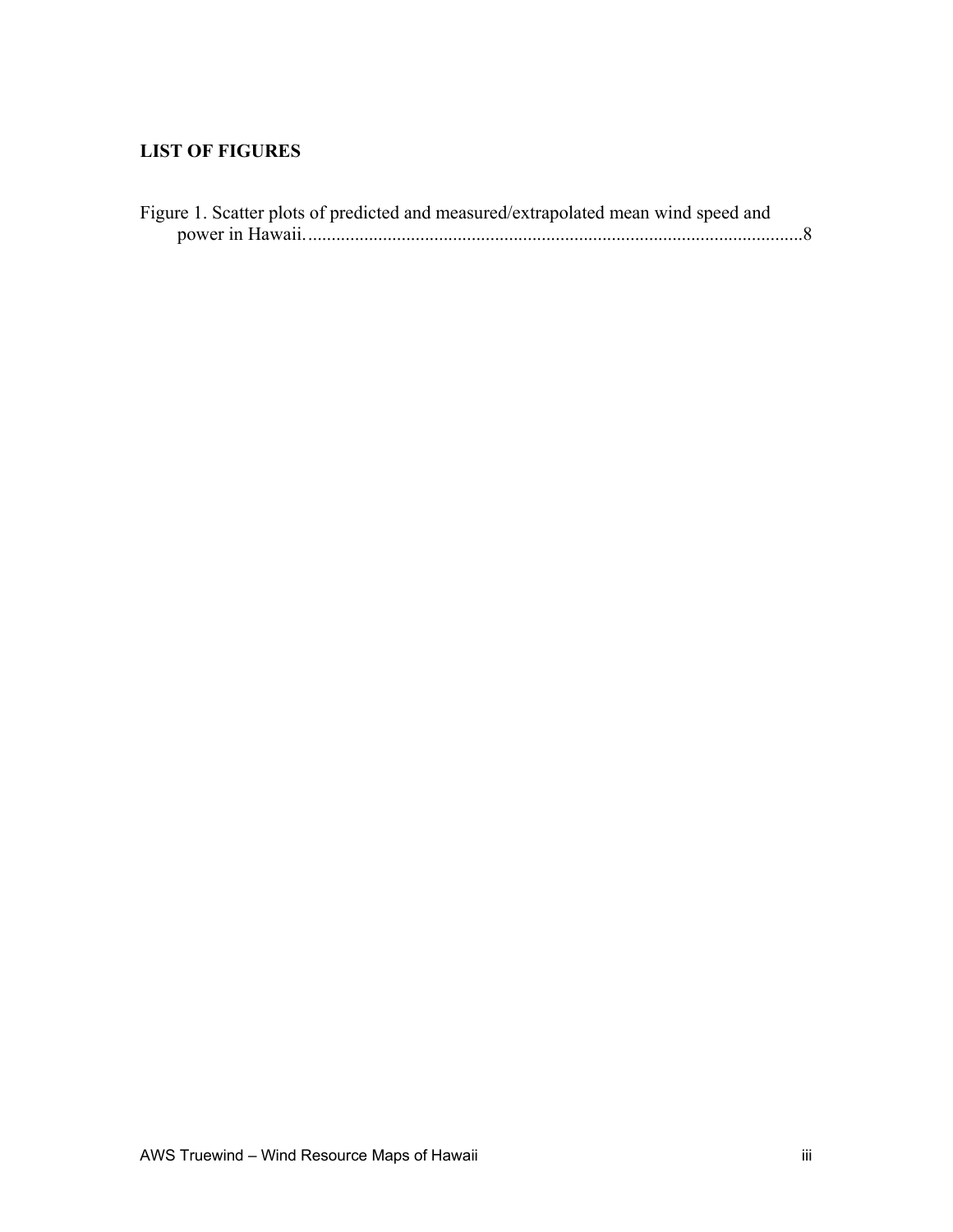## **EXECUTIVE SUMMARY**

This report describes a wind-mapping project conducted by AWS Truewind for the Hawaii Department of Business, Economic Development, and Tourism (DBEDT). Using the MesoMap system, AWS Truewind has produced maps of mean wind speed in Hawaii for heights of 30, 50, 70, and 100 m above ground, as well as maps of wind power at 50 m. AWS Truewind has also produced data files of the predicted wind speed frequency distribution and speed and energy by direction. The maps and data files are provided on a WindView CD with ArcReader software, which enables users to view, print, copy, and query the maps and wind rose data.

The MesoMap system consists of an integrated set of atmospheric simulation models, databases, and computers and storage systems. At the core of MesoMap is MASS (Mesoscale Atmospheric Simulation System), a numerical weather model, which simulates the physics of the atmosphere. MASS is coupled to a simpler wind flow model, WindMap, which is used to refine the spatial resolution of MASS and account for localized effects of terrain and surface roughness. In this project, the MASS model was run on a grid spacing of 1.2 km and WindMap on a grid spacing of 200 m.

In collaboration with the National Renewable Energy Laboratory, AWS Truewind validated the wind maps using data from 99 stations located throughout the islands. The data were first extrapolated to a height of 50 m. On average, the predicted wind speeds were 0.2 m/s below the observed/extrapolated values. The root-mean-square discrepancy between the predicted and measured/extrapolated speeds was 0.9 m/s, or about 11% of the average speed for all stations. After accounting for uncertainty in the data, we estimated the map error margin to be 0.7 m/s, or 9%. This is somewhat larger than the 5-7% error typically found in MesoMap projects. The larger error margin is due in part to the wide variability of the wind resource in the islands and the importance of mesoscale circulations and topographic channeling, particularly on the island of Hawaii. In addition, the error margin may be somewhat overstated because some of the data may not be reliable.

After discussions with NREL, the maps were adjusted in several areas to reduce the errors. The main adjustments were along the south coast of Oahu, the northern and southern coasts of Kauai, the northern coast of Molokai, and the northwestern and southeastern coasts of Hawaii.

The maps indicate that Hawaii has a very complex wind resource. The islands are immersed in the northeasterly trade winds. Since the trade winds are relatively shallow and capped by a temperature inversion, they are easily blocked and channeled by the mountains of the major islands. Such channeling results in excellent winds between the islands, such as between Molokai and Maui, with mean speeds ranging from 8 to 12 m/s at 50 m. Coastal points that are exposed to the channeled winds (such as Koko Head on Oahu) are consequently very windy. Channeling between and around mountains on the same island also occurs; examples include high winds around Maalaea Bay, Maui, and Kahua Ranch, Hawaii. Conversely, mountain blocking is predicted to result in a relatively modest wind resource to the northeast and southwest coasts of the major islands, and on the highest mountaintops.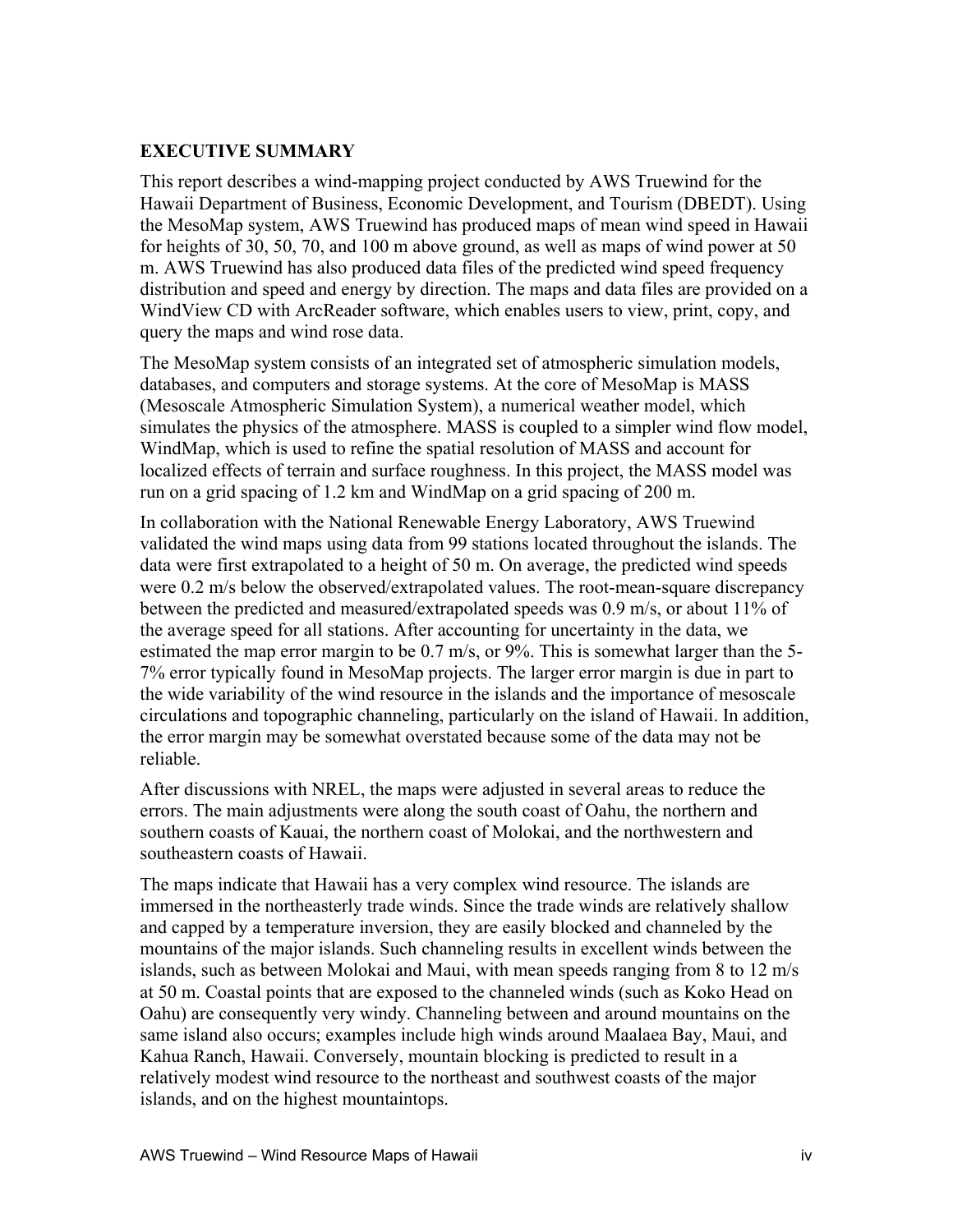# **1. INTRODUCTION**

The Hawaii Department of Business, Economic Development, and Tourism (DBEDT) is interested in assessing the wind resource of Hawaii and finding suitable sites for wind energy projects. Conventional field techniques of wind resource assessment can be time consuming, and often depend heavily on local meteorological expertise as well as the availability of reliable and representative wind measurements. Conventional wind flow models, on the other hand, have often proven inaccurate in complex wind regimes, and even in moderate terrain their accuracy can decline substantially with distance from the nearest available reference mast.

Mesoscale-microscale modeling techniques offer a solution to these challenges. By combining a sophisticated numerical weather model capable of simulating the general wind patterns with a microscale wind flow model responsive to local terrain and surface conditions, they enable the mapping of wind resources over large regions with much greater accuracy than has been possible in the past. In addition, they do not require surface wind data to make reasonably accurate predictions. While on-site measurements are still required to confirm the predicted wind resource at any particular location, mesoscale-microscale modeling can greatly reduce the time and cost to identify and evaluate potential wind project sites.

Having introduced the MesoMap system in the late 1990s, AWS Truewind (formerly Truewind Solutions) has become the world leader in the development of mesoscalemicroscale mapping techniques. In the past five years, MesoMap has been applied in nearly 30 countries on four continents. In North America alone, MesoMap has been used to map over 30 US states and several provinces of Canada and states of Mexico.

The objective of the current project was to use MesoMap to create high-resolution wind resource maps of Hawaii and to provide wind resource data in a format enabling the DBEDT to assess potential sites in a GIS. These objectives have been met. In the following sections, we describe the MesoMap system and mapping process in detail; how MesoMap was applied in this project; the validation process and results; the final wind maps and data files; and guidelines for the use of the maps.

# **2. DESCRIPTION OF THE MESOMAP SYSTEM**

The MesoMap system has three main components: models, databases, and computer systems. These components are described below.

## **2.1. Models**

At the core of the MesoMap system is MASS (Mesoscale Atmospheric Simulation System), a numerical weather model that has been developed over the past 20 years by AWS Truewind partner MESO, Inc., both as a research tool and to provide commercial weather forecasting services. MASS simulates the fundamental physics of the atmosphere including conservation of mass, momentum, and energy, as well as the moisture phases, and it contains a turbulent kinetic energy module that accounts for the effects of viscosity and thermal stability on wind shear. As a dynamical model, MASS simulates the evolution of atmospheric conditions in time steps as short as a few seconds. This creates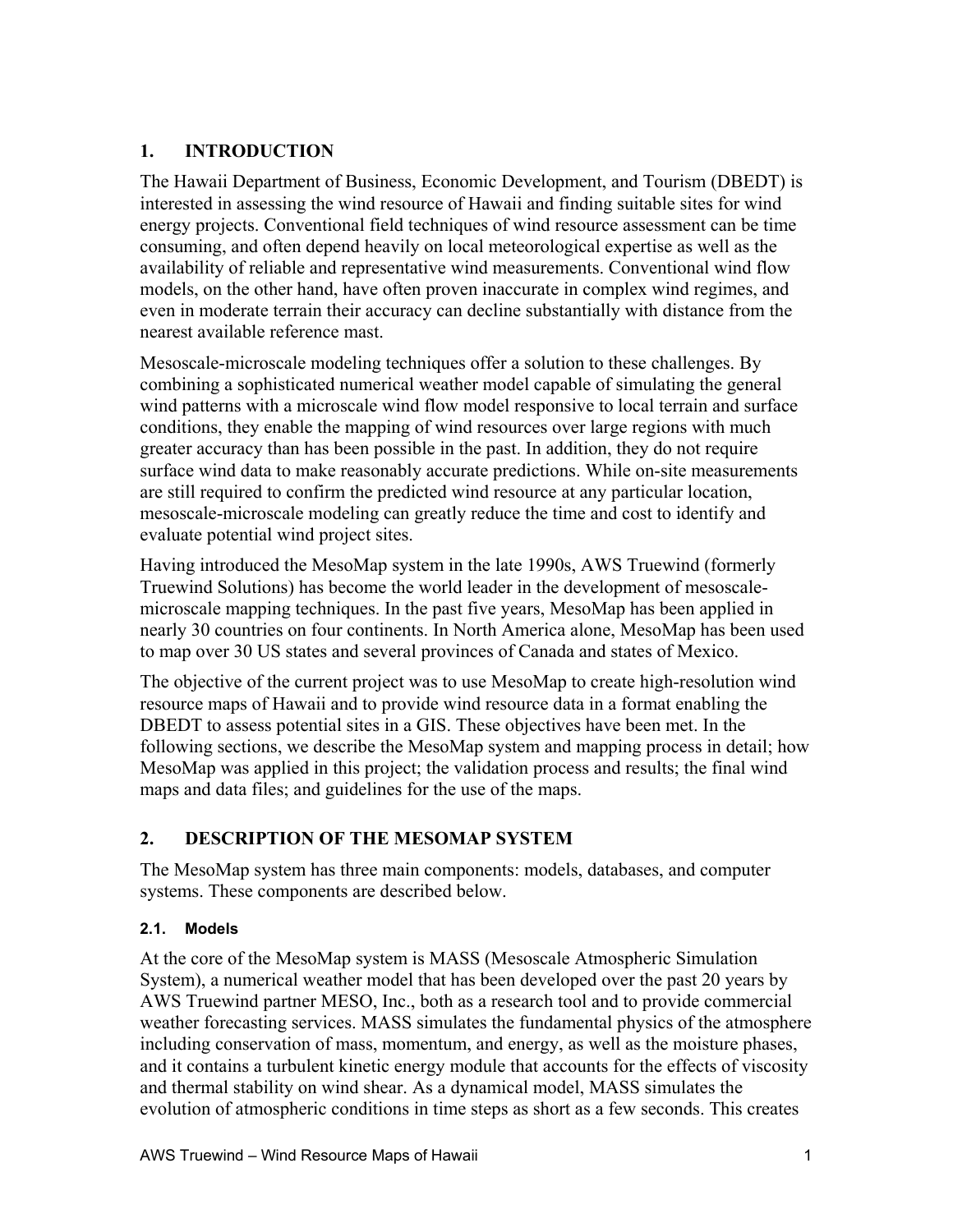great computational demands, especially when running at high resolution. Hence MASS is usually coupled to a simpler but much faster program, WindMap, a mass-conserving wind flow model. Depending on the size and complexity of the region and requirements of the client, WindMap is used to improve the spatial resolution of the MASS simulations to account for the local effects of terrain and surface roughness variations.

### **2.2. Data Sources**

The MASS model uses a variety of online, global, geophysical and meteorological databases. The main meteorological inputs are reanalysis data, rawinsonde data, and land surface measurements. The reanalysis database – the most important – is a gridded historical weather data set produced by the US National Centers for Environmental Prediction (NCEP) and National Center for Atmospheric Research (NCAR). The data provide a snapshot of atmospheric conditions around the word at all levels of the atmosphere in intervals of six hours. Along with the rawinsonde and surface data, the reanalysis data establish the initial conditions as well as updated lateral boundary conditions for the MASS runs. The MASS model itself determines the evolution of atmospheric conditions within the region based on the interactions among different elements in the atmosphere and between the atmosphere and the surface. Because the reanalysis data are on a relatively coarse, 200 km grid, MASS is run in several nested grids of successfully finer mesh size, each taking as input the output of the previous nest, until the desired grid scale is reached. This is to avoid generating noise at the boundaries that can result from large jumps in grid cell size. The outermost grid typically extends several thousand kilometers.

The main geophysical inputs are elevation, land cover, vegetation greenness (normalized differential vegetation index, or NDVI), soil moisture, and sea-surface temperatures. The global elevation data normally used by MesoMap were produced by the US Geological Survey in a gridded digital elevation model, or DEM, format from a variety of data sources.<sup>1</sup> The US Geological Survey, the University of Nebraska, and the European Commission's Joint Research Centre (JRC) produced the global land cover data in a cooperative project. The land cover classifications are derived from the interpretation of Advanced Very High Resolution Radiometer (AVHRR) data – the same data used to calculate the NDVI. The model translates both land cover and NDVI data into physical parameters such as surface roughness, albedo, and emissivity. The nominal spatial resolution of all of these data sets is 1 km. Thus, the standard output of the MesoMap system is a 1 km gridded wind map. However, much higher resolution maps can be produced where the necessary topographical and land cover data are available. In the United States, the resolution is typically 100 to 400 m.

## **2.3. Computer and Storage Systems**

 $\overline{a}$ 

The MesoMap system requires a very powerful set of computers and storage systems to produce wind resource maps at a sufficiently high spatial resolution in a reasonable amount of time. To meet this need AWS Truewind has created a distributed processing

<sup>&</sup>lt;sup>1</sup>The Shuttle Radar Topographic Mission (SRTM) 30 arc-second data base the principal source for the global 1 km elevation data.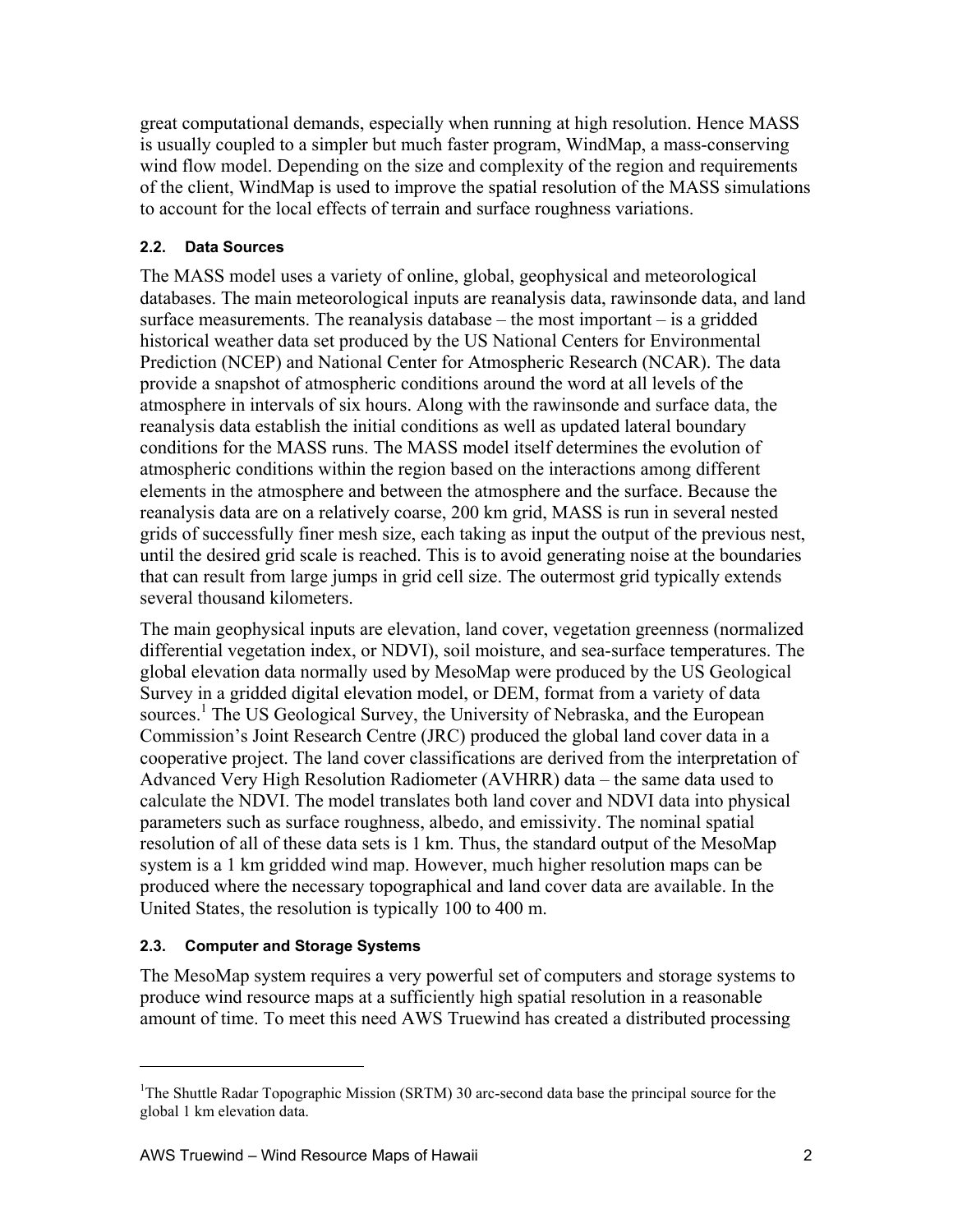network consisting of 94 Pentium II processors and 3 terabytes of hard disk storage. Since each day simulated by a processor is entirely independent of other days, a project can be run on this system up to 94 times faster than would be possible with any single processor. To put it another way, a typical MesoMap project that would take two years to run on a single processor can be completed in just one week.

### **2.4. The Mapping Process**

The MesoMap system creates a wind resource map in several steps. First, the MASS model simulates weather conditions over 366 days selected from a 15-year period. The days are chosen through a stratified random sampling scheme so that each month and season is represented equally in the sample; only the year is randomized. Each simulation generates wind and other weather variables (including temperature, pressure, moisture, turbulent kinetic energy, and heat flux) in three dimensions throughout the model domain, and the information is stored at hourly intervals. When the runs are finished, the results are compiled into summary data files, which are then input into the WindMap program for the final mapping stage. The two main products are usually (1) color-coded maps of mean wind speed and power density at various heights above ground and (2) data files containing wind speed and direction frequency distribution parameters. The maps and data can then be compared with land and ocean surface wind measurements, and if significant discrepancies are observed, adjustments to the wind maps can be made.

### **2.5. Factors Affecting Accuracy**

In our experience, the most important sources of error in the wind resource estimates produced by MesoMap are the following:

- Finite grid scale of the simulations
- Errors in assumed surface properties such as roughness
- Errors in the topographical and land cover data bases

The finite grid scale of the simulations results in a smoothing of terrain features such as mountains and valleys. For example, a mountain ridge that is 2000 m above sea level may appear to the model to be only 1600 m high. Where the flow is forced over the terrain, this smoothing can result in an underestimation of the mean wind speed or power at the ridge top. Where the mountains block the flow, on the other hand, the smoothing can result in an overestimation of the resource as the model understates the blocking effect. The problem of finite grid scale can be solved by increasing the spatial resolution of the simulations, but at a cost in computer processing and storage.

Errors in the topographical and land cover data can obviously affect wind resource estimates. While elevation data are usually reliable, errors in the size and location of terrain features nonetheless occur from time to time. Errors in the land cover data are more common, usually as a result of the misclassification of aerial or satellite imagery. It has been estimated that the global 1 km land cover database used in the MASS simulations is about 70% accurate. Where possible, more accurate and higher resolution land cover databases should be used in the WindMap stage of the mapping process to correct errors introduced in the MASS simulations. In the United States, we use a 30 m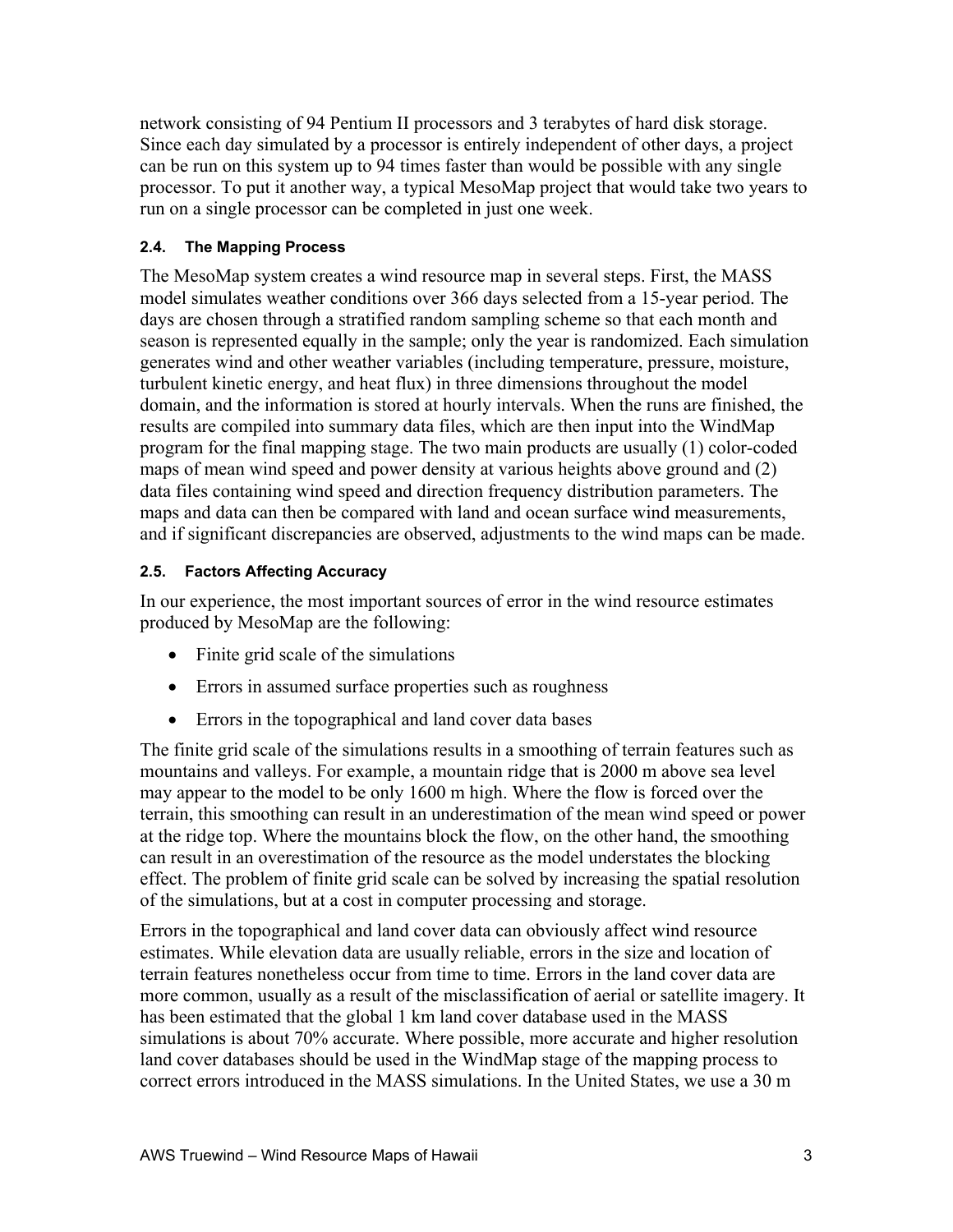gridded Landsat-derived land cover database for this purpose; a similar 250 m database, called Corine, is available for most of Western Europe.

Even if the land cover types are correctly identified, there is uncertainty in the surface properties that should be assigned to each type, and especially the vegetation height and roughness. The forest category, for example, may include many different varieties of trees with varying heights and density, leaf characteristics, and other features that affect surface roughness. Cropland may be virtually devoid of trees and buildings, or it may have many windbreaks. Uncertainties like these can be resolved only by acquiring more information about the area through aerial photography or field observation. However this is not practical when (as in this project) the area being mapped is very large.

# **3. IMPLEMENTATION OF MESOMAP FOR THIS PROJECT**

The standard MesoMap configuration was used in this project. MASS was run on the following nested grids:

First (outer) grid level: 30 km Second (intermediate) grid level: 12 km Third (intermediate) grid level: 4.8 km Fourth (inner) grid level: 1.2 km (1.4 km over Hawaii)

The usual geophysical and meteorological inputs were used. The WindMap program adjusted the wind resource estimates to reflect local topography and surface roughness changes on a grid spacing of 200 m. For the topographical data, we used the National Elevation Dataset, a digital terrain model produced on a 30 m grid by the US Geological Survey (USGS). For the land cover, we used the USGS Land Use Land Cover (LULC) data, which are based on the manual interpretation of aerial photography. It was produced by the USGS at  $1:250,000$  scale.<sup>2</sup> Both data sets are judged to be of high quality.

In converting from land cover to surface roughness, the roughness length values shown in Table 1 were assumed. We believe these values to be typical of conditions in Hawaii. However the actual roughness could vary a good deal within each class, and is a source of substantial uncertainty in the wind mapping results.

| Leading Land Cover Types |                  |
|--------------------------|------------------|
| Description              | Roughness<br>(m) |
| Rangeland                | 0.03             |
| Cropland/Shrubland       | 0.05             |
| Urban or Built-Up        | 0.3              |
| Forest                   | 0.9              |

### **Table 1. Range of Surface Roughness Values for Leading Land Cover Types**

 $\overline{a}$ 

 $2$  Information on the Land Use Land Cover data set can be found at the following web address: http://edcwww.cr.usgs.gov/products/landcover/lulc.html. Information on the National Elevation Dataset (NED) can be found at http://edcwww.cr.usgs.gov/products/elevation/ned.html.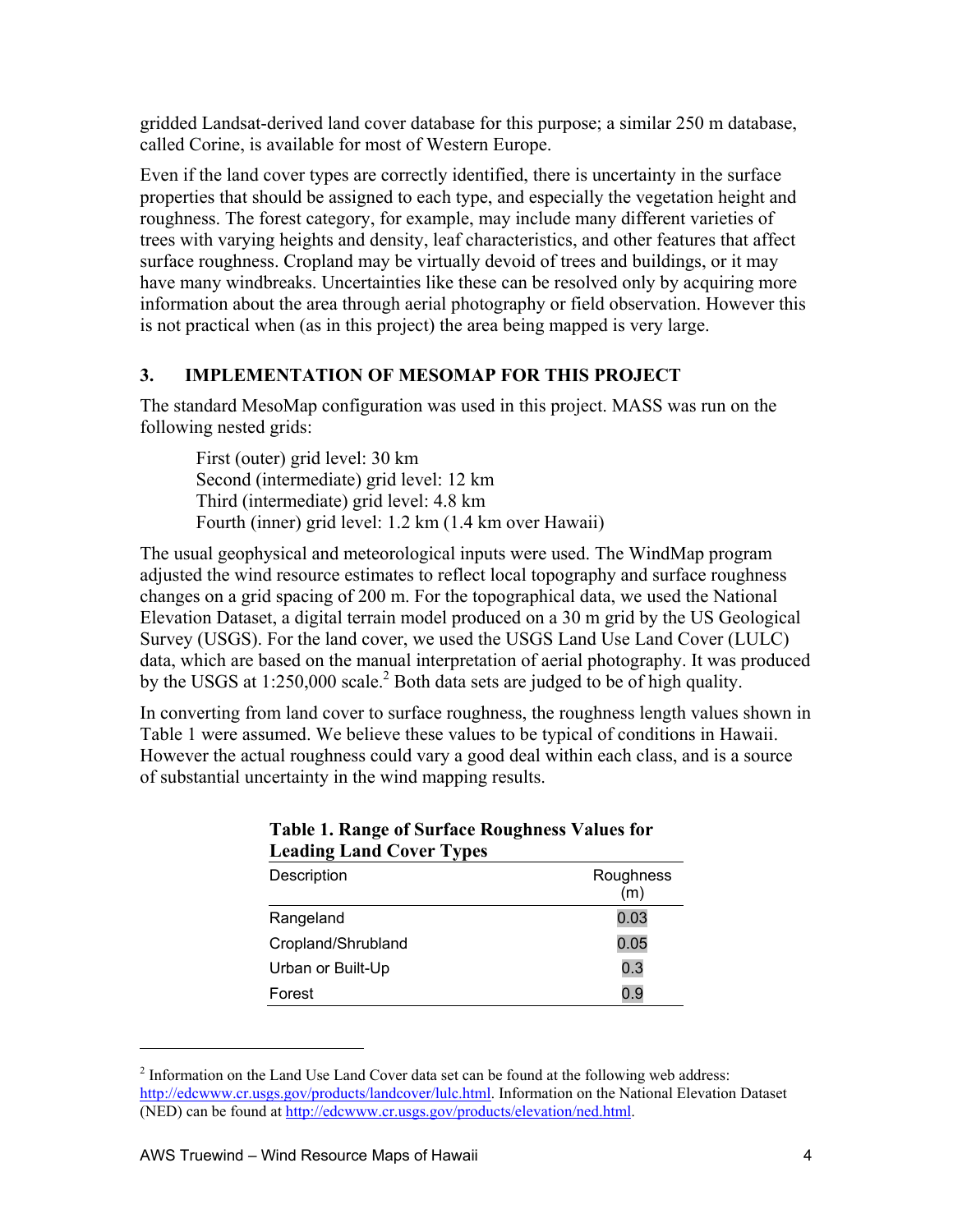The roughness is not the only surface property with a direct effect on near-surface wind speeds. Where there is dense vegetation the wind can skim along the vegetation canopy, thereby displacing the flow above the ground and reducing the speed observed at a fixed height above ground. The displacement height is defined as the height at which the wind speed becomes zero in the logarithmic shear formula. The shear formula is as follows:

$$
\frac{v_2}{v_1} = \frac{\ln\left(\frac{z_2 - d}{z_0}\right)}{\ln\left(\frac{z_1 - d}{z_0}\right)}
$$

Here, *d* is the displacement height,  $z_1$  and  $z_2$  are two different heights at which the speed *v* is measured, and  $z_0$  is the surface roughness (generally much less than  $z_2$  and  $z_1$ ). Note that according to this formula, when  $z_2 = d + z_0$ ,  $v_2 = 0$ .

The displacement height is usually estimated to be about two-thirds to three-fourths the maximum vegetation height. For this project, we assumed that the displacement height was 10 times the surface roughness length, which was in turn defined to be approximately 7.5% of the vegetation height. For deciduous forests with a roughness length of 0.9 m, this resulted in a displacement height of 9 m.

The effect of displacement height is to reduce the wind speed observed near the ground and to increase the apparent wind shear measured with respect to ground level. It can also reduce the wind speed measured in small clearings, since the ground appears to be in a "hole" at a depth *d* below the vegetation canopy. The impact of this hole on wind speed diminishes as the clearing becomes large enough for the flow to reach equilibrium with the new effective ground height. As a rule of thumb, the clearing width should be at least 20 times the displacement height for the effect to be negligible at the center of the clearing, but under some conditions the minimum width should be even larger.

#### **4. VALIDATION**

The wind resource maps were initially produced without reference to surface wind measurements. AWS Truewind and NREL then validated the wind maps by comparing the predicted speed against data from 99 stations. Consulting meteorologists Richard L. Simon and Lucille Olszewski contributed data and insights to the analysis. Thirteen stations were at airports. There was also a number of automated weather stations (such as RAWS and Coast Guard), as well as over 50 tall towers (towers over 20 m in height), many of which were instrumented specifically for wind resource assessment. Many of the stations, particularly the tall towers, were clustered in areas that have been the subject of extensive wind resource assessment in the past. The data in those cases were aggregated to avoid biasing the error statistics.

The validation was carried out in the following steps:

1. Station locations were verified and adjusted, if necessary, by comparing the quoted elevations and station descriptions against the elevation and land cover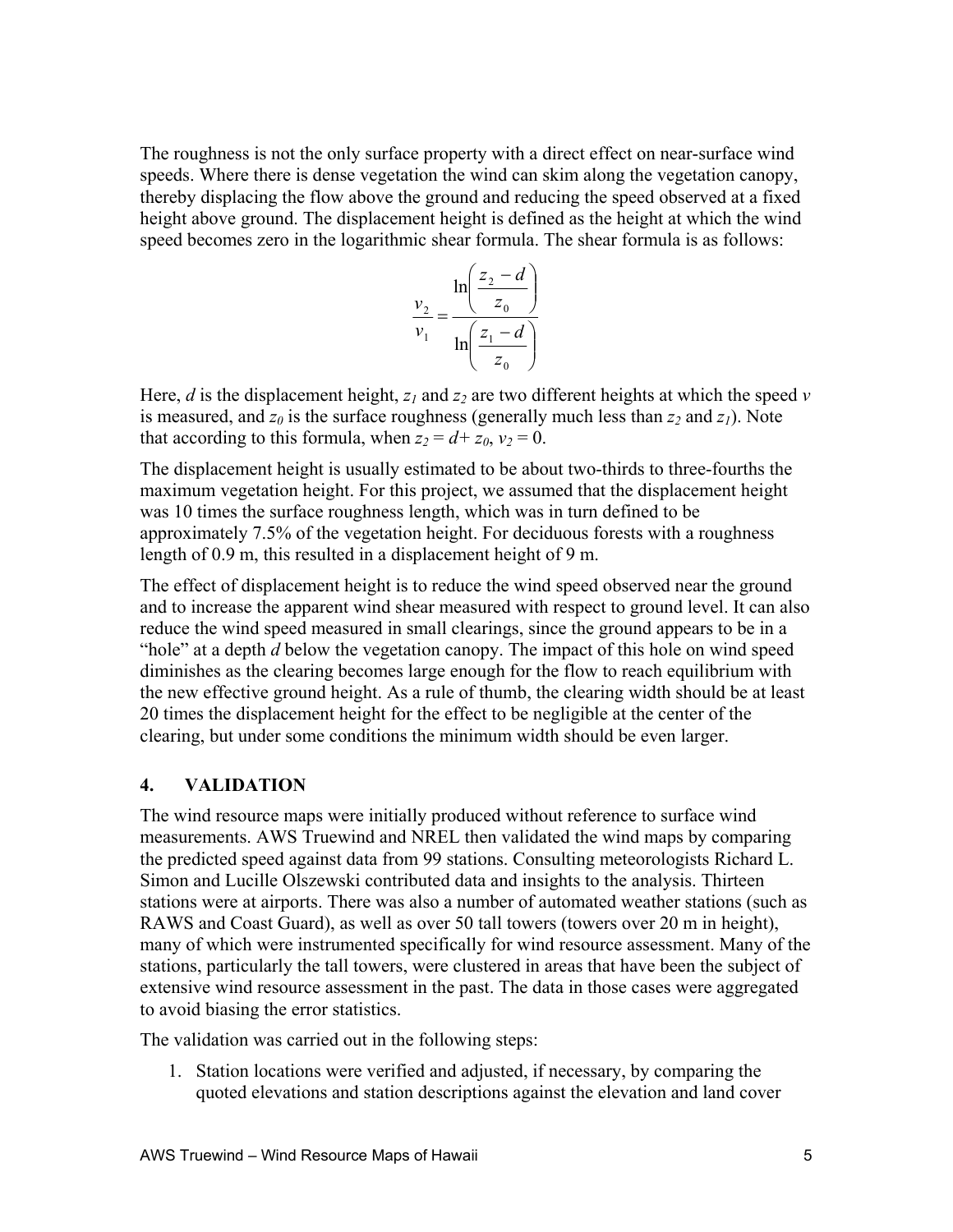maps. Where there was an obvious error in position, the station was moved to the nearest point with the correct elevation and surface characteristics.

- 2. The observed mean speed and wind power density were extrapolated to a common reference height of 50 m using the power law. In most cases, the shear exponent had to be estimated, since multi-level shear data were not available. The assumed shear values ranged from 0.10 to 0.17, with the lower values generally applied along coasts and on mountaintops. The power shear exponent was assumed to be  $3(\alpha - 0.02)$ , where  $\alpha$  was the speed shear exponent. This relationship assumes that the speed frequency distribution becomes narrower with increasing height above ground.
- 3. The error margin for each data point was then estimated as a function of two factors: the tower height and the number of years of measurement. The tower height enters the equation because of uncertainty in the wind shear. We assumed an error margin in the shear exponent of 0.03. The number of years of data affects the uncertainty because winds recorded over a short period may not be representative of long-term conditions. A rule of thumb is that a mean speed based on one year of data will be within 10% of the true long-term mean with 90% confidence. This translates into a standard error of 6% for one year of data. We assumed that the annual mean varies randomly according to a normal distribution, and thus the error margin varies inversely with the square root of the number of years. An additional uncertainty of 3% was added to account for possible variations in the characteristics of anemometers and data loggers. These uncertainties do not account for possible errors caused by bad data, site obstructions, and other factors.
- 4. The various uncertainties were then combined in a least-squares sum as follows:

$$
(1) \ e = \sqrt{0.03^2 + \left(\left(50\frac{\text{m}}{H}\right)^{0.03} - 1\right)^2 + \left(\frac{0.06}{\sqrt{N}}\right)^2}
$$

where H is the height of the anemometer, and N the number of years of measurement. The uncertainty in power (in percentage terms) is assumed to be three times the uncertainty in speed, since the power varies as the cube of the speed.

5. Next, the predicted and measured/extrapolated speed and power were compared, and the map bias (map speed or power minus measured/extrapolated speed or power) was calculated for each point.

Table 2 summarizes the results. The key finding is that the root-mean-square (RMS) discrepancy in speed and power were 0.9 m/s (11% of the average observed speed) and 120 W/m2 (27% of the average observed power), respectively. The wind power RMS discrepancy is larger than the wind speed discrepancy in percentage terms because the power varies as the cube of the speed.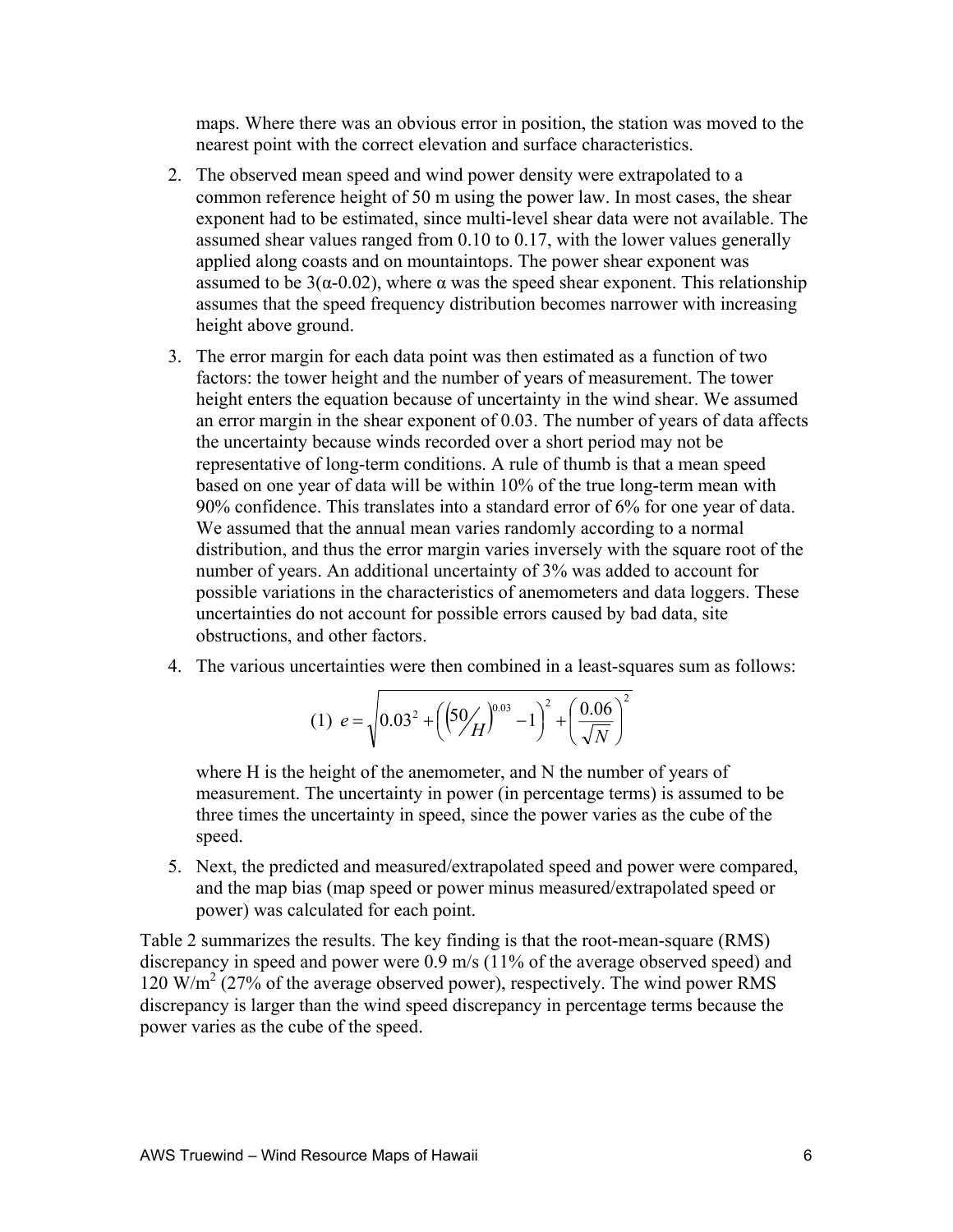| radio 2. Fremilian<br>апиант |                 |                    |                            |                           |  |  |  |
|------------------------------|-----------------|--------------------|----------------------------|---------------------------|--|--|--|
|                              | Number of       | Mean Bias          | <b>RMS Discrepancy</b>     | Model Error               |  |  |  |
|                              | <b>Stations</b> |                    |                            |                           |  |  |  |
| Speed                        | 99              | $-0.2$ m/s $(-2%)$ | $0.9$ m/s $(11%)$          | $0.7$ m/s $(9\%)$         |  |  |  |
| Power                        | 54              | $9 W/m^2 (2%)$     | 120 W/m <sup>2</sup> (27%) | 75 W/m <sup>2</sup> (17%) |  |  |  |

#### **Table 2. Preliminary Validation**

The RMS discrepancy reflects errors both in the model and the data, and thus tends to overstate the error of the maps alone. The model error is estimated by subtracting (in a least-squares sense) the standard error of the data  $(e_{DATA})$  from the total RMS discrepancy  $(e_{TOTAL})$ :

(2) 
$$
e_{MODEL} \approx \sqrt{e_{TOTAL}^2 - e_{DATA}^2}
$$

This equation assumes that the errors in the model and data are random, normally distributed, and independent of one another. Using this equation, the speed error for the model alone is found to be 0.7 m/s, or 9%. The power error is 75 W/m<sup>2</sup>, or 17%.

The scatter plots in Figure 1 compare the predicted and measured-extrapolated wind speed and power at 50 m height. The linear trend lines, which are forced through the origin, confirm that the map speeds are slightly higher than the observed/extrapolated speeds on average, while the map power shows less bias and a higher  $r^2$ .

Although the agreement between model and data is not bad overall, the errors shown in Table 1 are somewhat larger than usual for MesoMap projects. (The typical model error is 5-7%.) The scatter plots suggest that the results may be affected by a few outlying data points where the model and data disagree to a much larger extent than the data error margin should allow.

Two main factors may be responsible for the higher-than-normal errors. First, the wind resource in Hawaii is exceptionally variable, with temperature-driven circulations as well as topographic channeling and blocking playing an unusually important role. Such circulations and topographic effects are difficult to simulate accurately, particularly in Hawaii, where the height of the marine inversion is a critical parameter. If the marine layer is too deep in the simulations, there is less blocking and channeling by the mountains; conversely, a too-shallow layer will result in an overestimation of these effects. Local circulations – such as downslope katabatic winds – are very sensitive to the daily temperature cycle, which is in turn sensitive to soil moisture, cloud cover, vegetation cover, and other model parameters.

Second, some of the data used in the validation may not be entirely reliable. The most curious case in the validation sample is Moomomi, on northern Molokai island, where the observed speed was nearly 12 m/s, while the map speed was only 7.7 m/s. We are skeptical of this data point, since records show that a small wind project in the Moomomi area, consisting of three Vestas wind turbines, produced a net capacity factor of only 29% with 96% availability over a two-year period. The Moomomi data, if correct, may be unrepresentative of the area. Removing this station from the validation sample reduces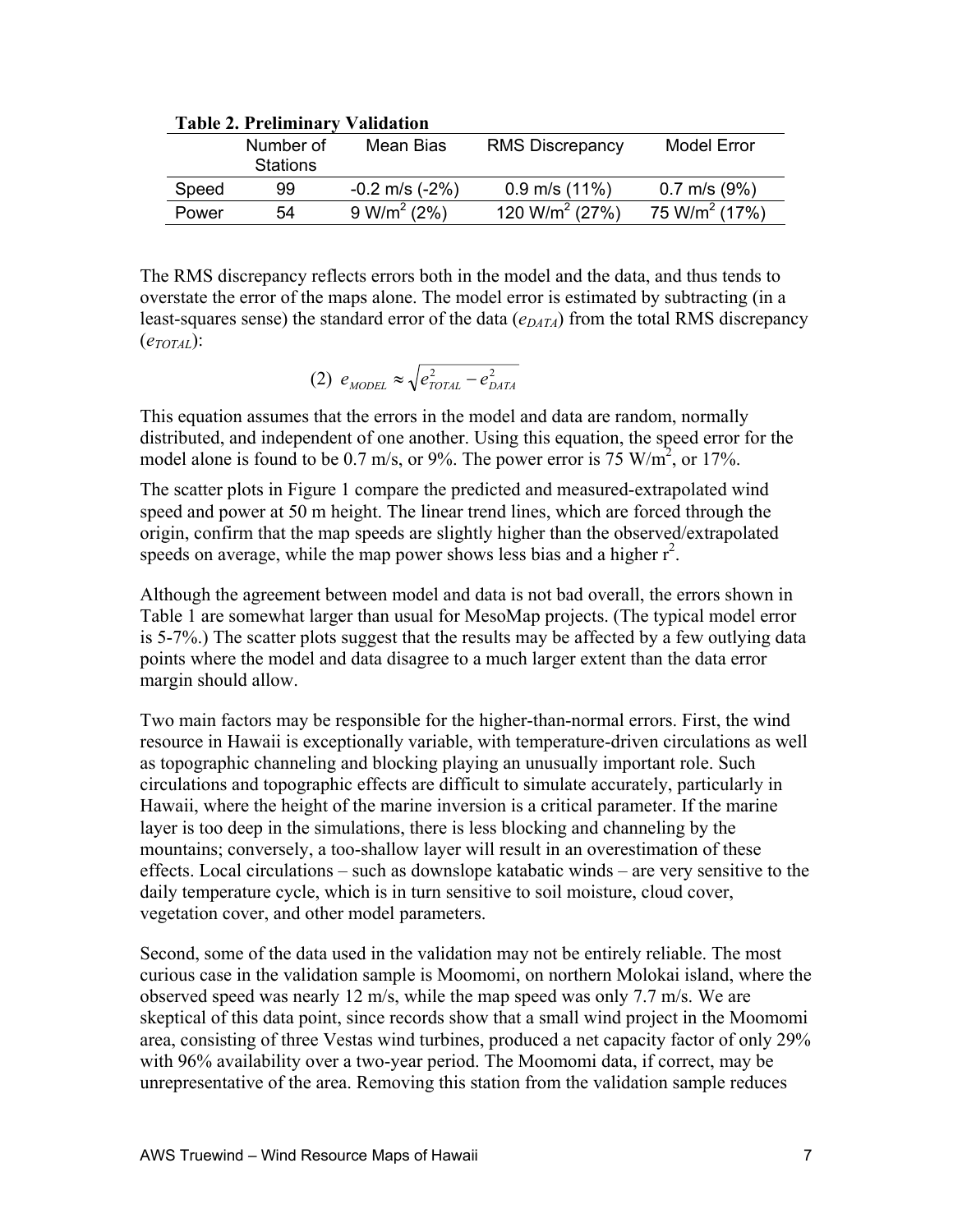

Figure 1. Scatter plots of predicted and measured wind speeds in Hawaii at 50 m (top), and the same for wind power density (bottom). The error bars reflect period of record, tower height, and anemometer sensitivity, as described in the text. The trend lines are forced through the origin.

the apparent model speed error from 9% to 7%, which is now within the normal MesoMap range.

Other outlying data points, on the other hand, probably represent real model errors. An example is Upolu Point, on the northwestern coast of Hawaii, where the model predicted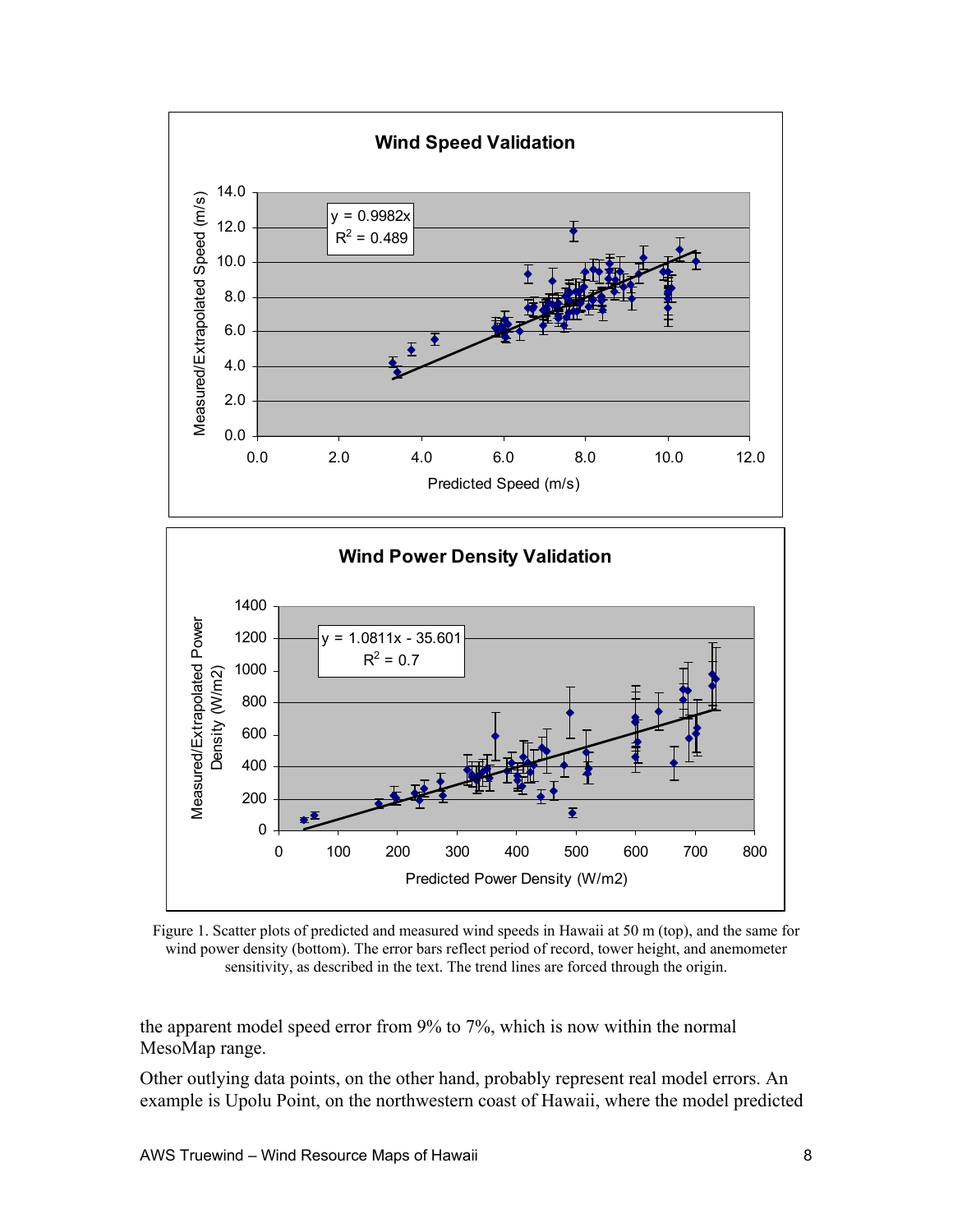the (rather low) wind speed fairly accurately, but greatly overestimated the wind power density. This indicates that there were a few occasions in the simulations when the model created a very strong wind off the ridge to the northeast which did not in fact occur. This could reflect errors in the temperature gradient or the height of the marine inversion.

After reviewing and discussing the validation results, NREL and AWS Truewind agreed on adjustments in several areas. The wind speed and power were increased along the northern coast of Kauai but decreased along the southern coast. The speed and power were increased along the southern coast of Oahu, and likewise around Kahului, on Maui; around Moomomi and the Kalaupapa Peninsula, on Molokai; and around Lalamilo Wells, on Hawaii. The wind power was reduced along the southwestern coast of Maui, as well as the northwestern coast of Hawaii. Finally, reductions were applied at South Point, on Hawaii, and along part of the southeastern Hawaii coast.

# **5. WIND MAPS**

The accompanying maps, which incorporate the adjustments described in the previous section, show the predicted mean annual wind speed in Hawaii at heights of 30, 50, 70, and 100 m. A map of mean annual wind power density at 50 m is also provided; this can be compared directly with the previous wind resource map of the state from the national wind resource atlas.<sup>3</sup>

The mean speed and power describe different aspects of the wind resource, and both can be useful in different ways. The mean speed is the easiest for most people to relate to and is consequently the most widely used. However, it does not directly measure the powergeneration potential in the wind. Some experts regard the mean wind power, which depends on the air density and the cube of the wind speed, as a more accurate indicator of the wind resource when assessing wind project sites. Generally speaking, commercial wind power projects using large turbines require a mean speed of at least 7 m/s or mean power of at least 400 W/m<sup>2</sup> (NREL class 4). Some small turbines are designed to operate at lower wind speeds, and may be useful at mean speeds (at 30 m height) as low as 5-6 m/s (NREL class 2 to 3).

The most obvious feature of the maps is the remarkable concentration of the wind resource in the channels between the major islands, including Pailolo Channel between Molokai, Lanai, and Maui, Alenuihaha Channel between Maui and the Big Island of Hawaii, and Kaiwi Channel between Oahu and Molokai. The underlying mechanism is the effect of the high mountain ranges of the islands on the prevailing northeasterly trade winds. A characteristic feature of trade winds is that they are relatively shallow, extending perhaps 1000-2000 m above the ocean surface, and are capped by a temperature inversion that prevents the flow from rising very high over obstacles. Finding itself blocked by high mountains, the air mass seeks alternative paths, resulting in a concentration of the flow through channels. The intensity of the wind is a function of the width of the channel and the degree of blocking. The tallest mountains are found on Molokai, Maui, and the Big Island, and thus the strongest winds are found in the channels between and around these islands.

 $\overline{a}$ 

<sup>3</sup> *Wind Energy Resource Atlas of the United States* (Department of Energy, 1986).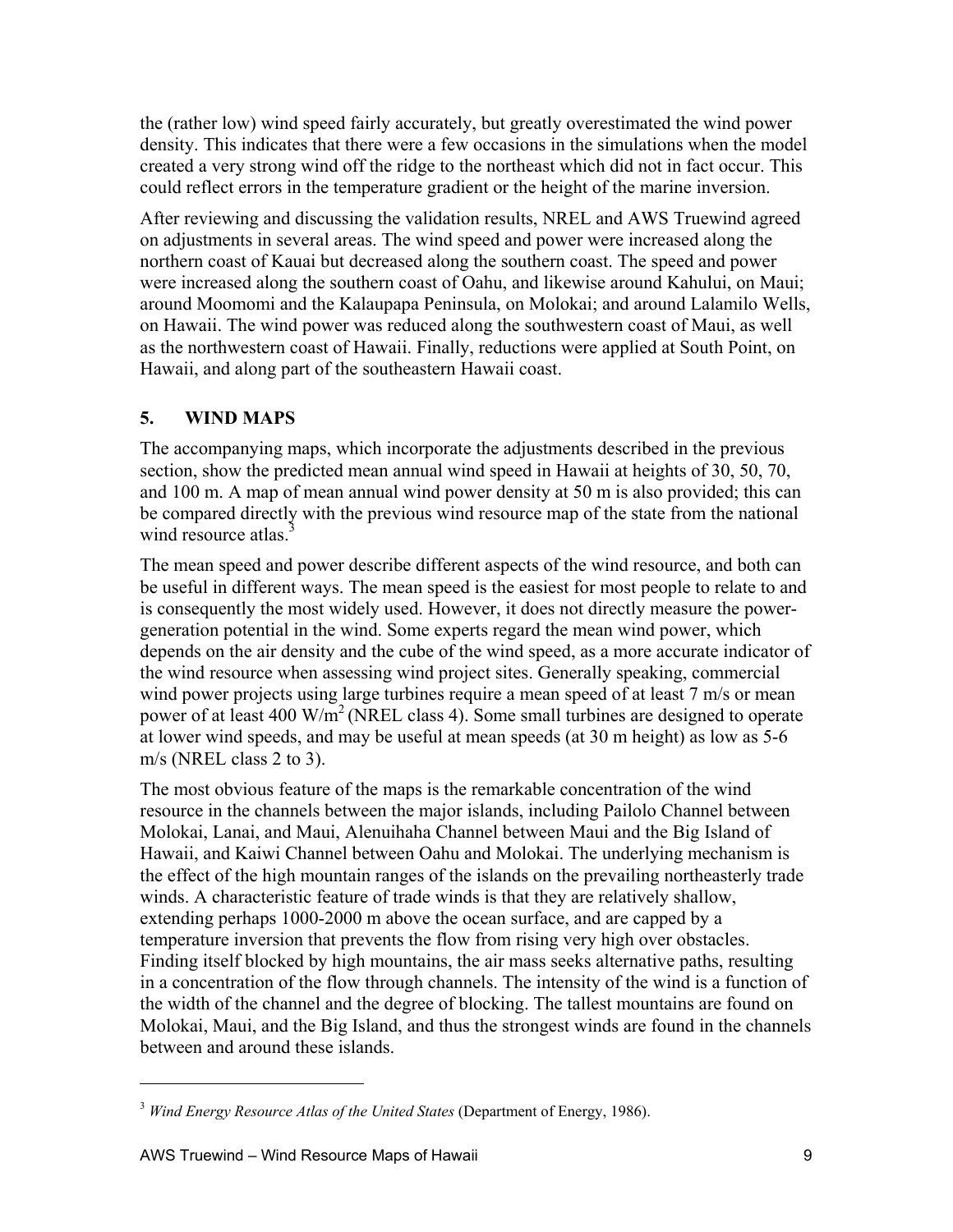The mountain blocking and channeling create more subtle features of the wind resource as well. Consider the pattern of winds through the center of Maui from the town of Pauwela on the north coast to Maalaea on the south coast. This area lies in a gap between Puu Ula Ula (Haleakala Peak) on the east side of the island and Puu Kukui (West Maui Mountains) on the west. The northeasterly wind is initially forced to come around the north slopes of Haupakea, resulting in a concentration of the resource around Pauwela. As it crosses to the southern side of the island, the wind is once again forced around the southern slopes of Puu Kukui. Like a slingshot, the flow accelerates towards a zone of low pressure created behind Puu Kukui, resulting in a predicted mean wind speed of around 10 m/s within and to the south of Maalaea Bay. Similar, though less intense, features are visible along the northern coast of Molokai, near Makakilo City on Oahu, and between Mauna Loa and Mauna Kea on Hawaii.

On the island of Lanai, the maps show an area of good wind resource in what seems a surprising location: the western end of the island, on the southwestern slope of Kanepuu leading down to the shore. Why here, and not the much higher terrain at the eastern end of the island? Whereas the eastern end of the island is in the shadow of Puu Kukui on Maui, the resource at the western end is effectively within the influence of Pailolo Channel. Although the surface wind speed is diminished as the flow comes over the hills at the western end of the island, it picks up again as the air mass "feels" the low pressure created behind the hills and rushes back down to the sea.

Other areas benefiting from the Pailolo Channel flow include the finger ridges stretching northward from Puu Kukui to the western tip of Maui, and similar ridges extending from Keanakoholua Ridge down to the southeastern shore of Molokai. Similar features exist on Oahu, including Kahuku Point and Kaena Point on the western end of the island, and the ridges extending down to Koko Head and Diamond Head on the eastern end; and on Hawaii, at Upolu Point and South Point. On Hawaii, channeling through a gap in the mountains creates a very good wind resource near Lalamilo Wells.

The concentration of the resource in these channels leaves deficits elsewhere. The deficit is most apparent on the upwind (ENE) and downwind (WSW) sides of the major islands. These areas offer fewer prospects for wind energy than elsewhere. In addition, most ridges of 1500 m and higher elevation have a moderate wind resource (7-8 m/s) compared to ridges of lower elevation. The reason is that they reach too high into the atmosphere to benefit greatly from the shallow trade winds. This applies especially to the mountains of Maui and the Big Island of Hawaii.

On Oahu, on the other hand, the main ridges have peak elevations of only about 800 m. This is not too high to block the energetic trade winds, and thus the ridges, which are oriented perpendicular to the prevailing flow, are able to compress and accentuate the winds aloft to a considerable degree. The main ridgelines along Oahu are predicted to have a very good resource ranging up to around 10 m/s. Still, the highest points along these ridges are not generally the most favored; lower elevations and especially passes, such as Kolekole Pass, are expected to be somewhat windier, or at least no less windy, than the peaks.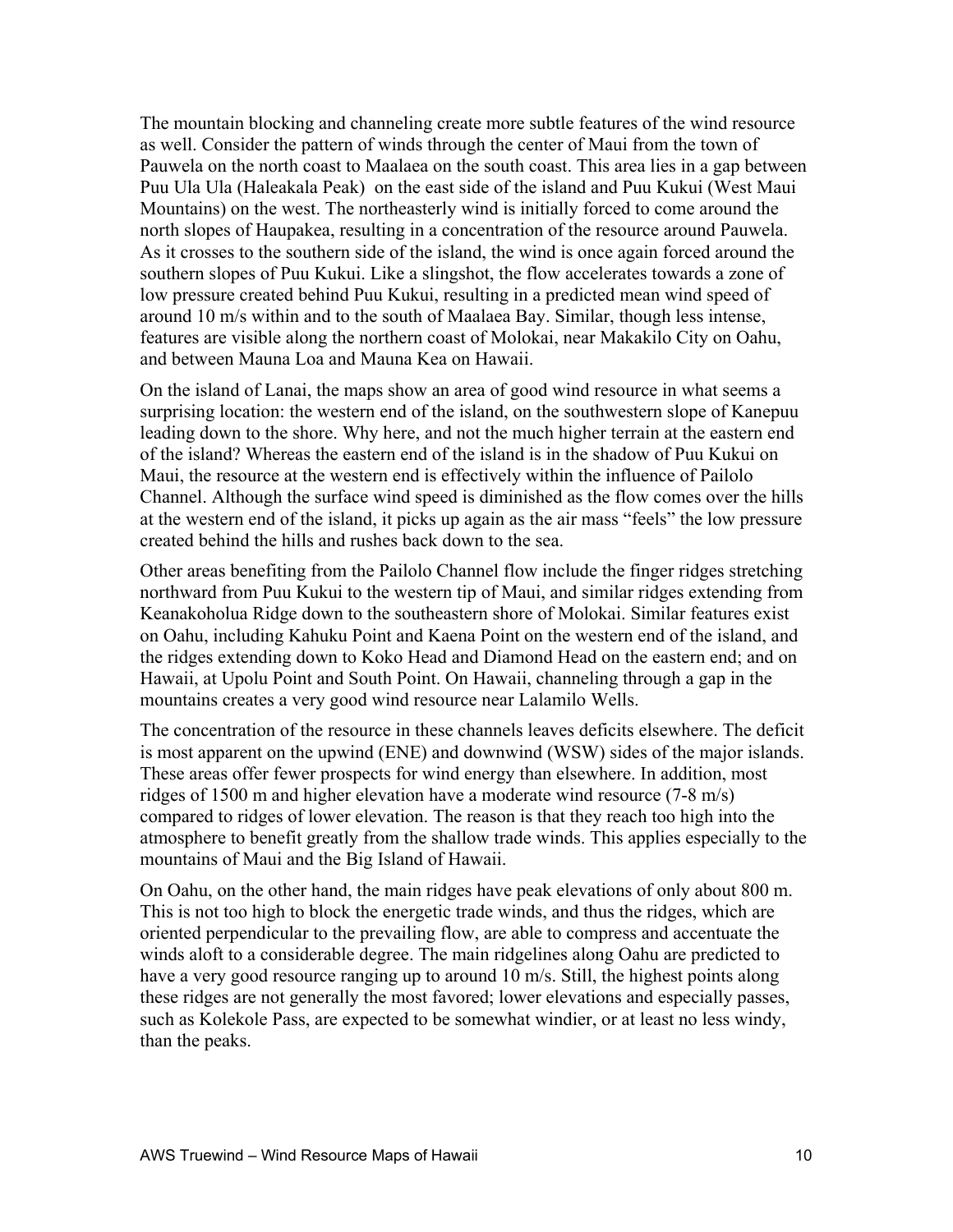### **6. GUIDELINES FOR USE OF THE MAPS**

The following are guidelines for interpreting and adjusting the wind speed estimates in the maps, to be used in conjunction with the accompanying ArcReader CD. The ArcReader CD allows users to obtain the "exact" wind speed value at any point, and it provides the elevation and surface roughness data used by the model, which are needed to apply the adjustment formulas given below.

- 1. The maps assume that all locations are free of obstacles that could disrupt or impede the wind flow. "Obstacle" does not apply to trees if they are common to the landscape, since their effects are already accounted for in the predicted speed. However, a large outcropping of rock or a house would pose an obstacle, as would a nearby shelterbelt of trees or a building in an otherwise open landscape. As a rule of thumb, the effect of such obstacles extends to a height of about twice the obstacle height and to a distance downwind of 10-20 times the obstacle height.
- 2. Generally speaking, points that lie above the average elevation within a  $400\times400$  m grid cell will be somewhat windier than points that lie below it. A rule of thumb is that every 100 m increase in elevation will raise the mean speed by about 0.5 m/s. This formula is most applicable to small, isolated hills or ridges in flat terrain.
- 3. The mean wind speed at a location could be affected by the roughness of the land surface – determined mainly by vegetation cover and buildings – up to several kilometers away. If the roughness is much lower than that assumed by the model, the mean wind speed could be higher. Typical values of roughness range from 0.01 m in open, flat ground without significant trees or shrubs, to 0.1 m in land with few trees but some smaller shrubs, to 1 m or more for areas with many trees. These values are only indirectly related to the size of the vegetation.

The following equation provides an approximate speed adjustment for differences in surface roughness in the direction of the wind:

$$
\frac{v_2}{v_1} \approx \frac{\log\left(\frac{300 - d}{z_{01}}\right)}{\log\left(\frac{h - d}{z_{01}}\right)} \times \frac{\log\left(\frac{h - d}{z_{02}}\right)}{\log\left(\frac{300 - d}{z_{02}}\right)}
$$

 $v_1$  and  $v_2$  are the original and adjusted wind speeds at height *h* (in meters above ground level);  $z_{01}$  and  $z_{02}$  are the model and actual surface roughness values (in meters); and  $d_1$  and  $d_2$  are the corresponding displacement heights. (This equation assumes the wind is unaffected by localized roughness changes above a height of 300 m.)

As an example, suppose the surface roughness assumed by the model was 0.2 m, and the displacement 2 m, whereas the true roughness is 0.75 m and displacement 7.5 m. For  $h = 50$  m, the above formula gives